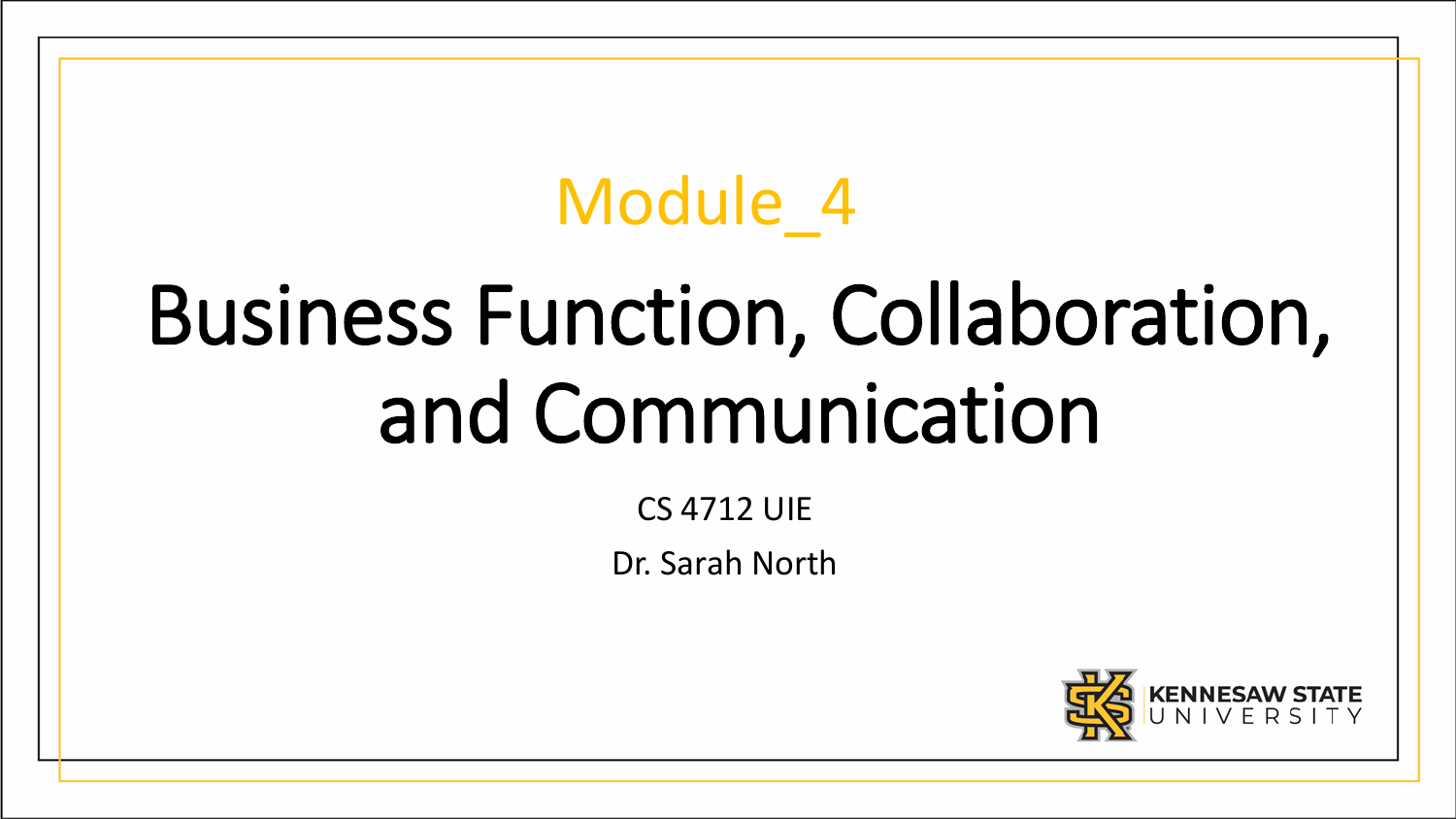### **What is Business?**

#### The Cambridge dictionary defines it as : **"The activity of buying and selling goods and services"**



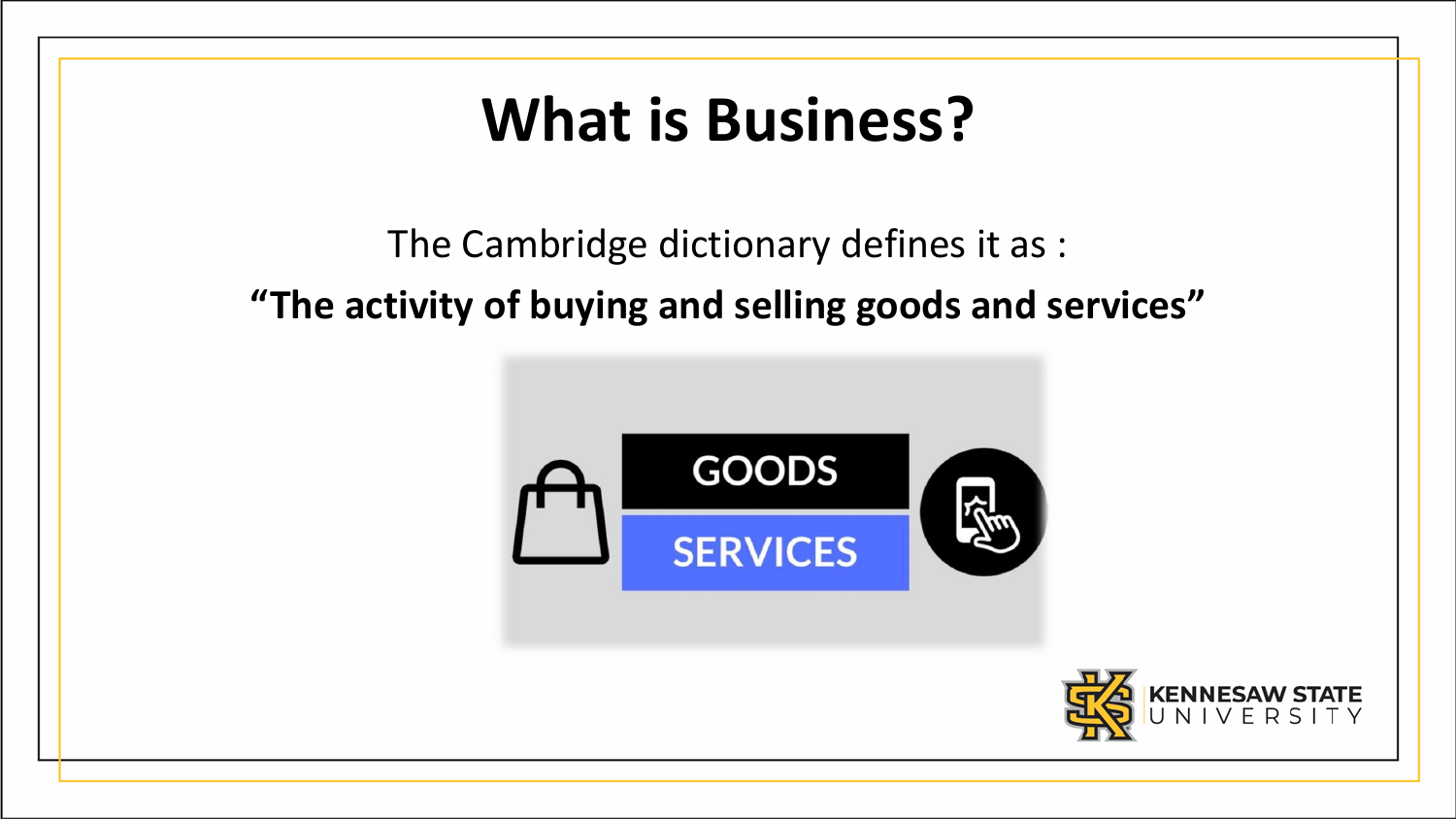- A business must understand its product or service, its target customers, and must communicate internally and externally with both the people it's producing for and the people who are *producing the service* or *product*.
	- 1. The business has to consider what the program needs to do, for example process transactions, store and organize data, ect…
		- At the same time considering the preferences of the end user so that when being operated, its as simple a possible so that the user can properly mange and navigate with ease
	- 2. Ultimately ending on what the public opinion on there product is. Do users enjoy the product , do they make critics that could improve the product because one thing to keep in mind is that development cycle must continue in order to improve the product even after its initial launch.

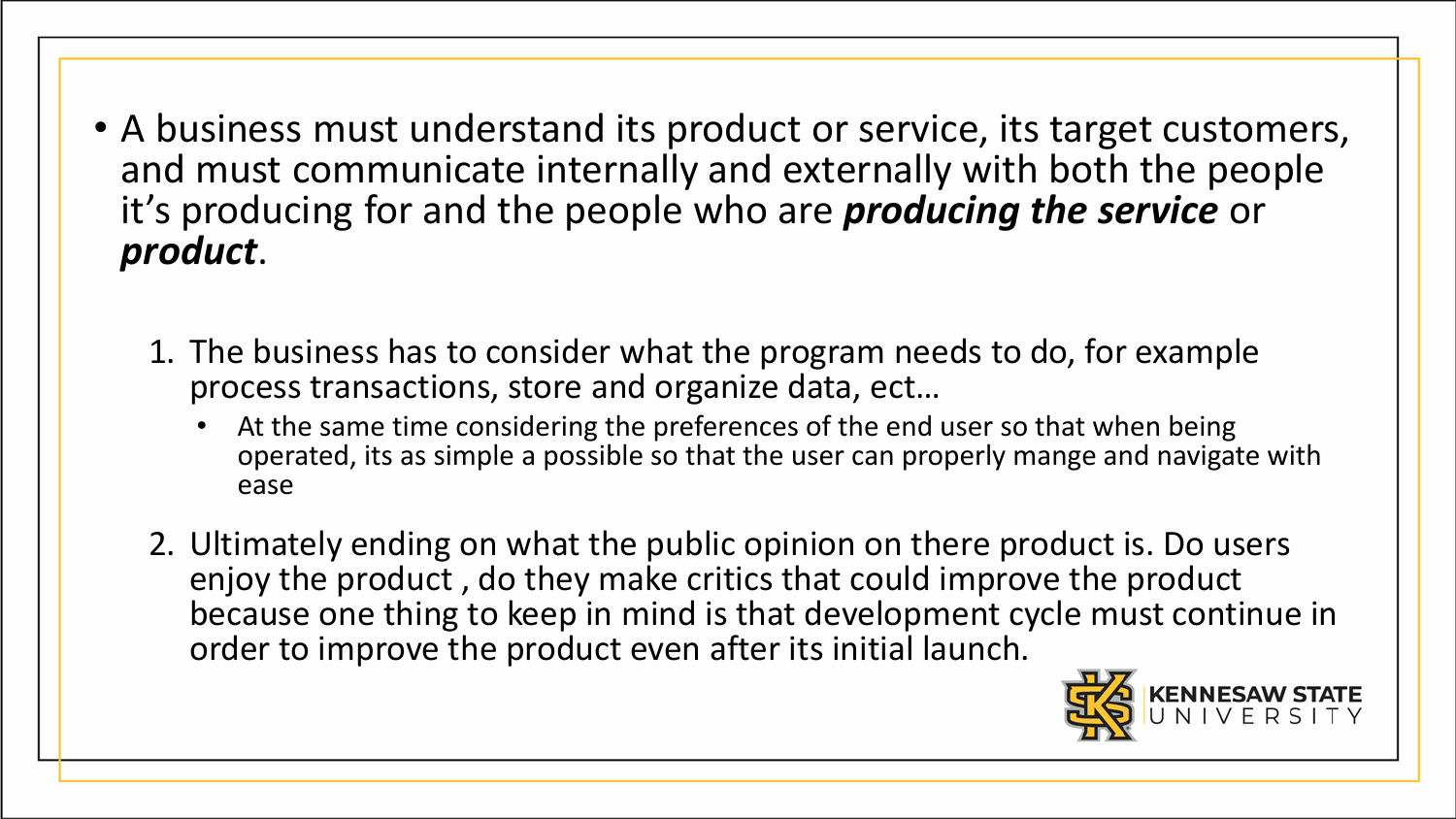# **The end user and there impact on business**

- **The end user** is the person at the end of the development cycle that interacts with the finished product
- **Without the end user the business has no way of thriving on its own**
- **Businesses need** that end user to purchase there product in order to repeat the development cycle on other projects.
- Thus to effectively develop and produce a well formed product the business has to understand what the end user need and doesn't need
- **Communication between consumer and business** in necessary for the development cycle

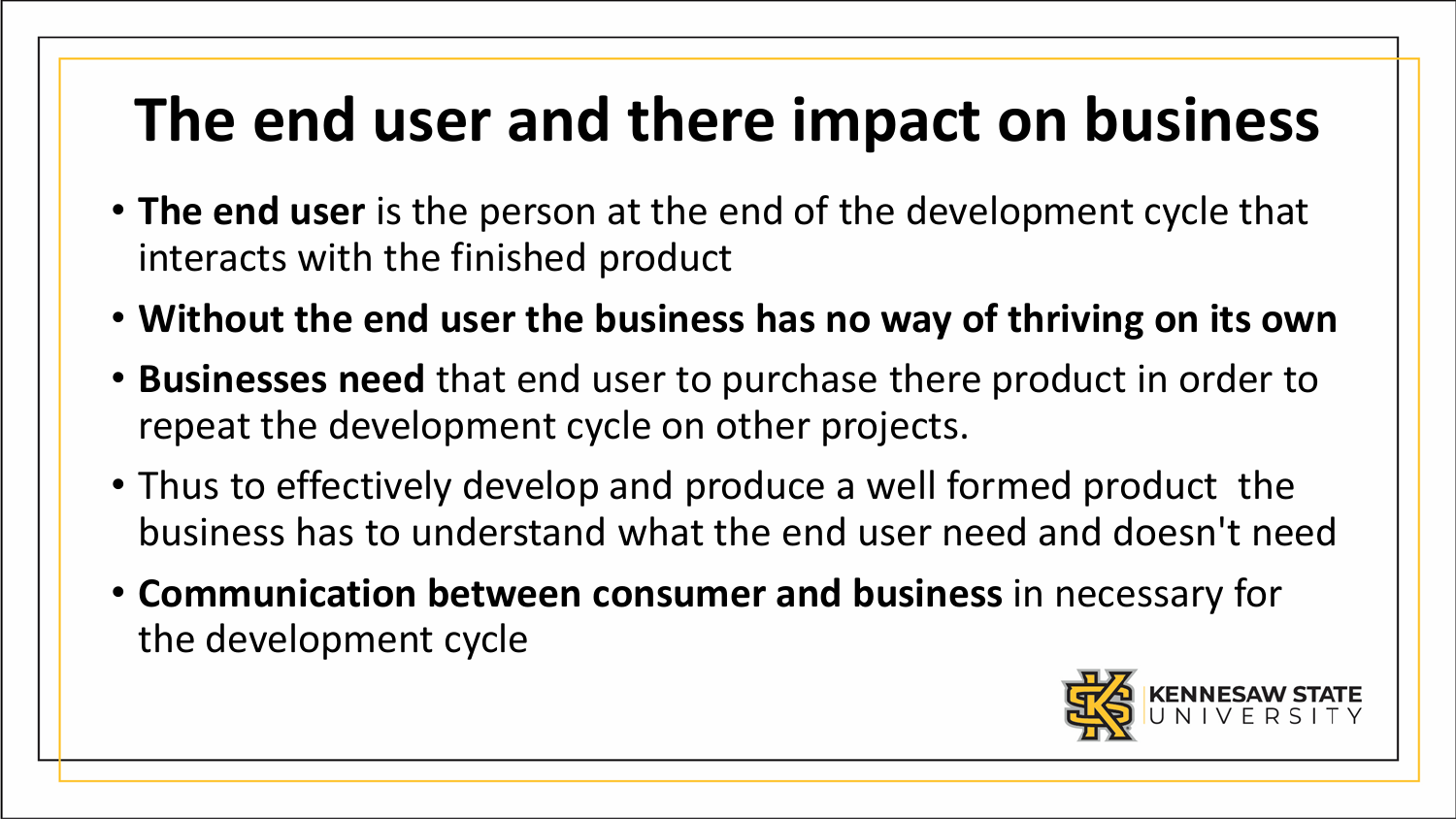#### **Evolution of communication**

• From the first signs of civilization people have been able to communicate either via cave and now the internet where communication and interactions amongst each other is made much simpler while at the same time cutting down the time needed to interact with one and other.

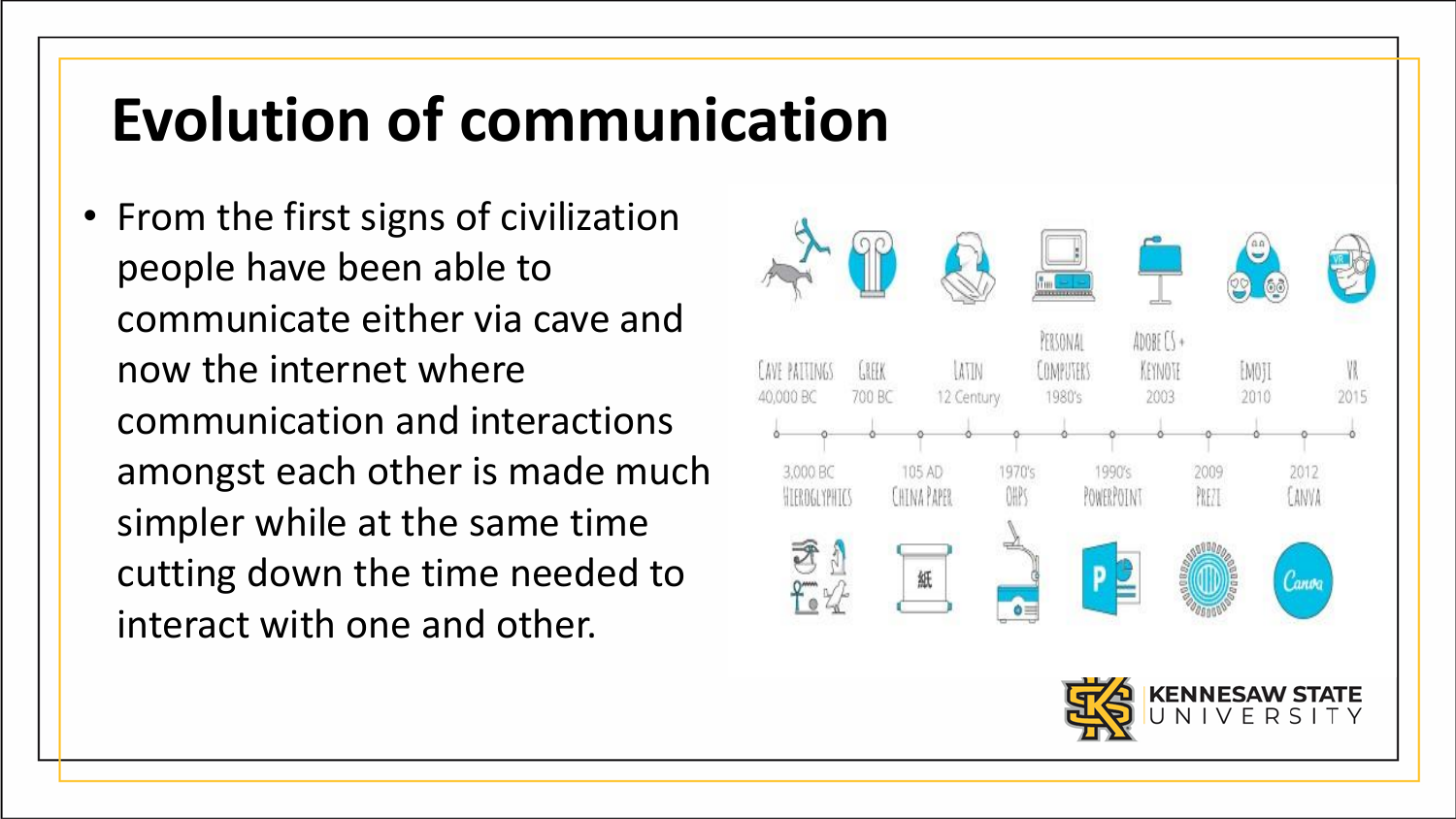#### **UI Communication**

- Social platforms
	- In current day social media/ online platforms are one of the main channel for communication
	- **Time plays a big role in the development in this technology**
	- The quicker information can be shared the quicker the ball can get rolling
	- Where in the past information spread very slowly, mainly being that information was reserved for scholars of people of wealth
	- Any one with a internet connection can find out any thing at any time they want.

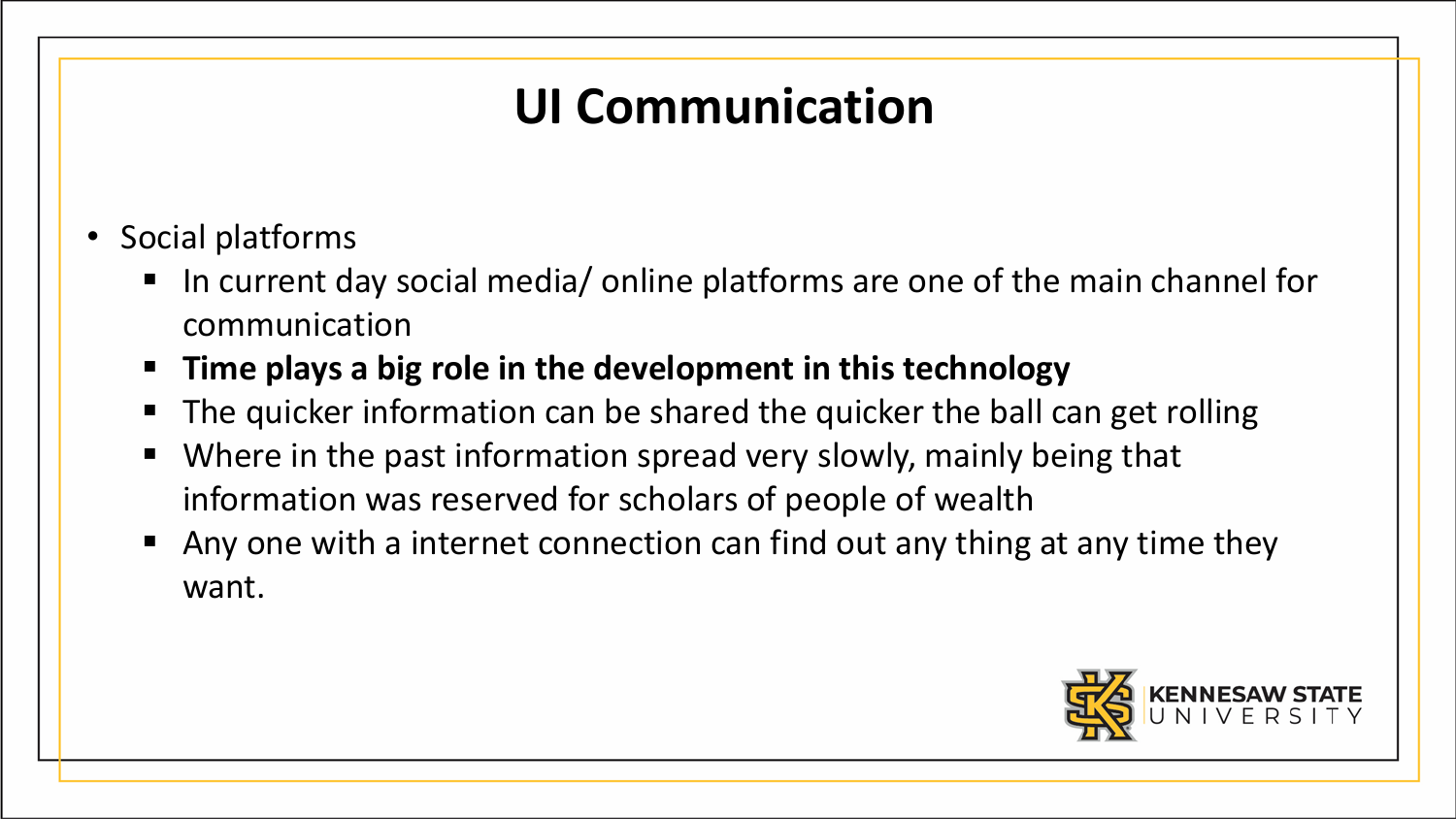#### **Positive Impacts of tech on communication**

#### Improve the efficiency of communication

- Ideas are spread faster via online platforms
- Facebook
- Discussion boards
- Twitter / social media platforms
- Collaboration is made easier
- Collaboration on ideas are made more stream line because of online platforms
- The power of the internet makes it easier for ideas to spread

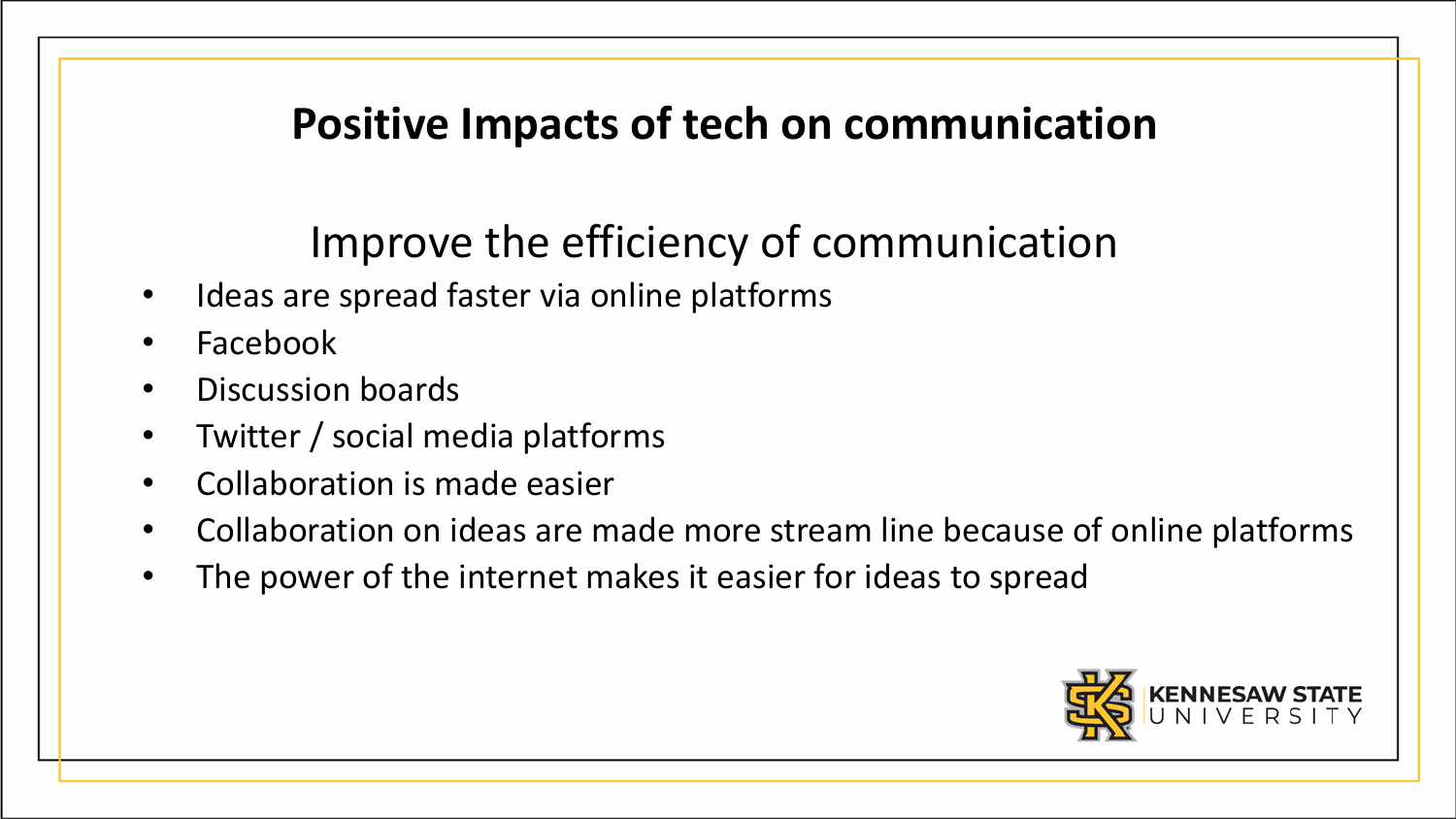#### **Impact of technology on the business world**

- Advances in tech has lead to an increase in commerce
	- Advances in tech has made it easier for business to start and thrive on a online space.
	- Production of good and services in simplified and spreading the word of a product and service is made just as easily.
	- Internally, in a companies employees are able to communicate with one and other via social platforms.



BUSINESS | definition in the Cambridge English Dictionary

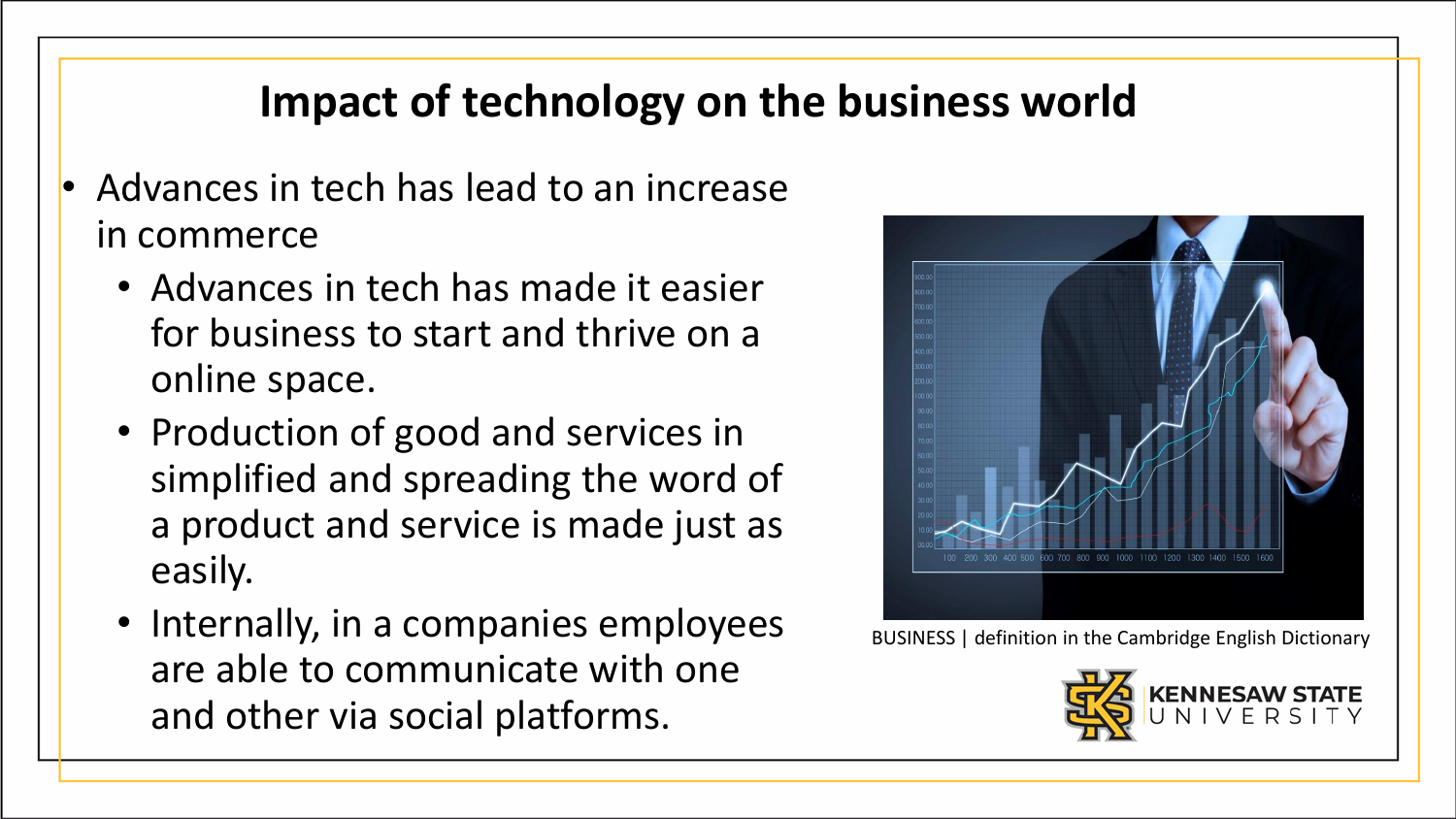# **Communication and is part in the Business world**

- Business is the idea fulfilling a transaction of some kind usually involving good and services in order to obtain a steady stream of income
- To make this possible a business has to run efficiently like a well oiled machine.
- A business has to communicate internally with each other amongst its employees and as well externally amongst the costumer base.

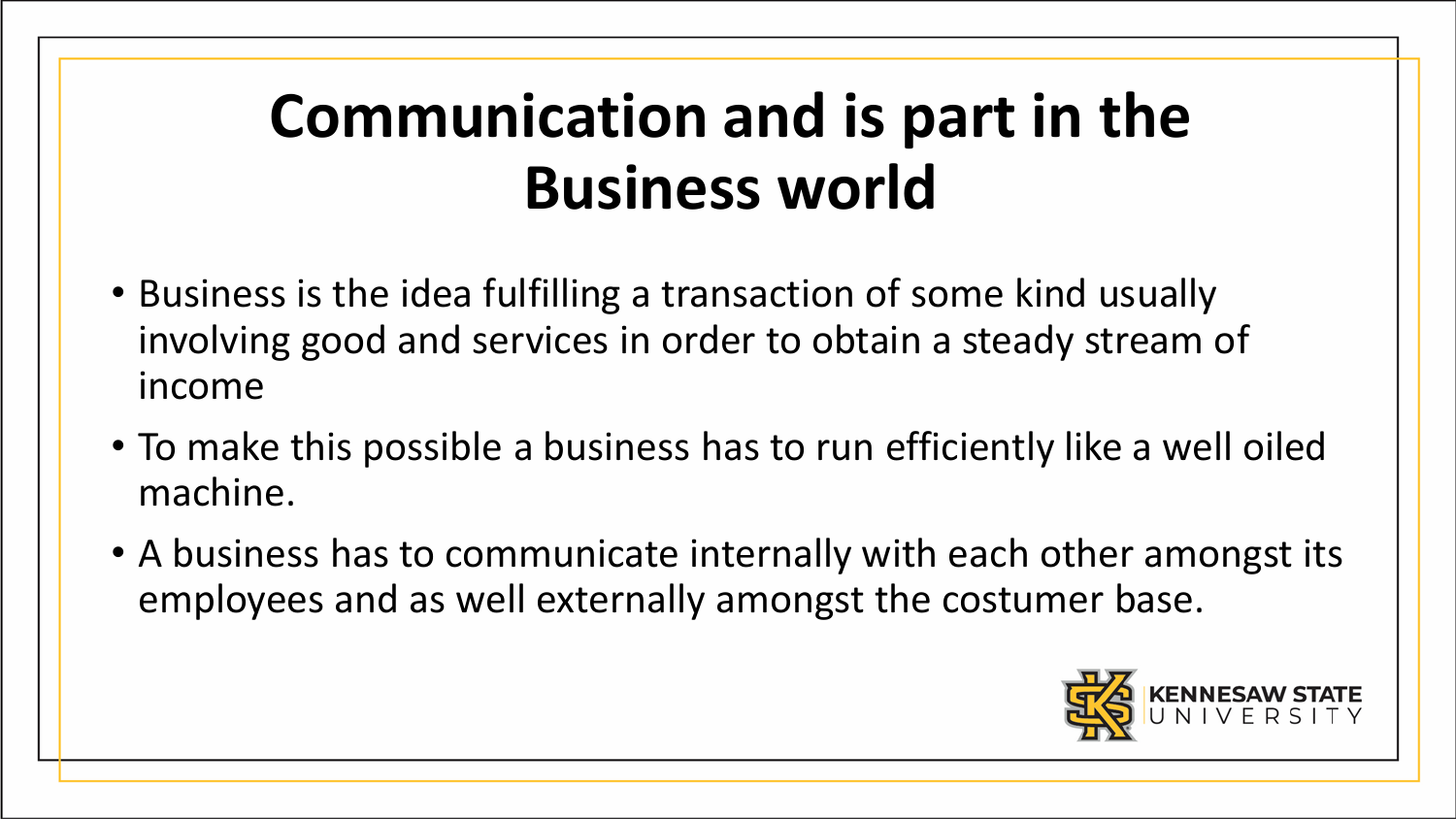## **What that means for the employee**

- Collaboration amongst one and other is made simple and streamline
- Ideas can be spread quicker amongst each other
	- Traditional meeting in board rooms are not nesacery because ideas are traded quicker online verses scheduling a in person meeting.

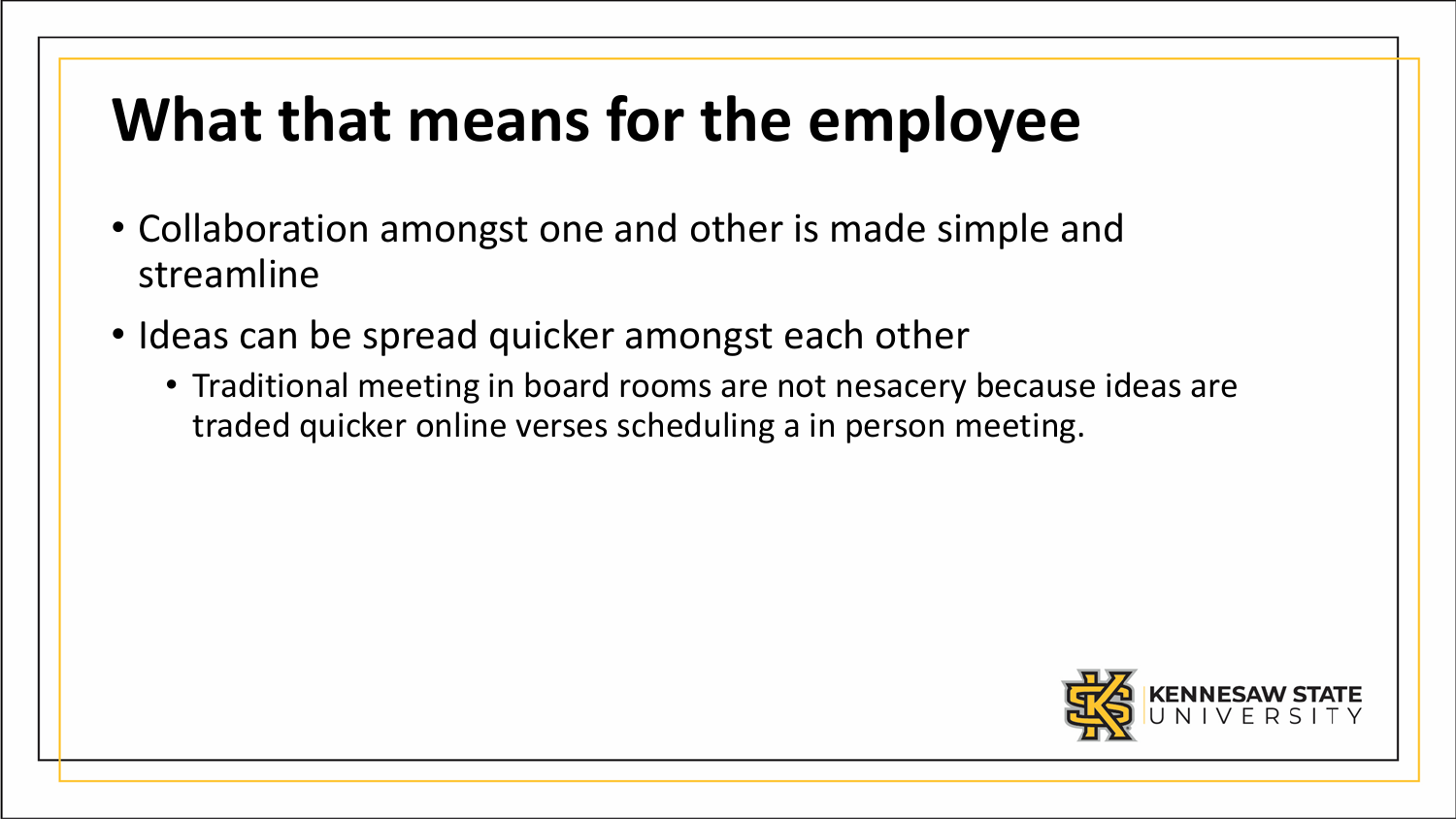#### **What that means for the employee**

- Employees can also communicate with there customer base
- **Feedback from customers** can be taken in to consideration amongst the employees when making changes to there product and or service.
- **Communicate via online**  platformers establish a positive online presence.



BUSINESS | definition in the Cambridge English Dictionary

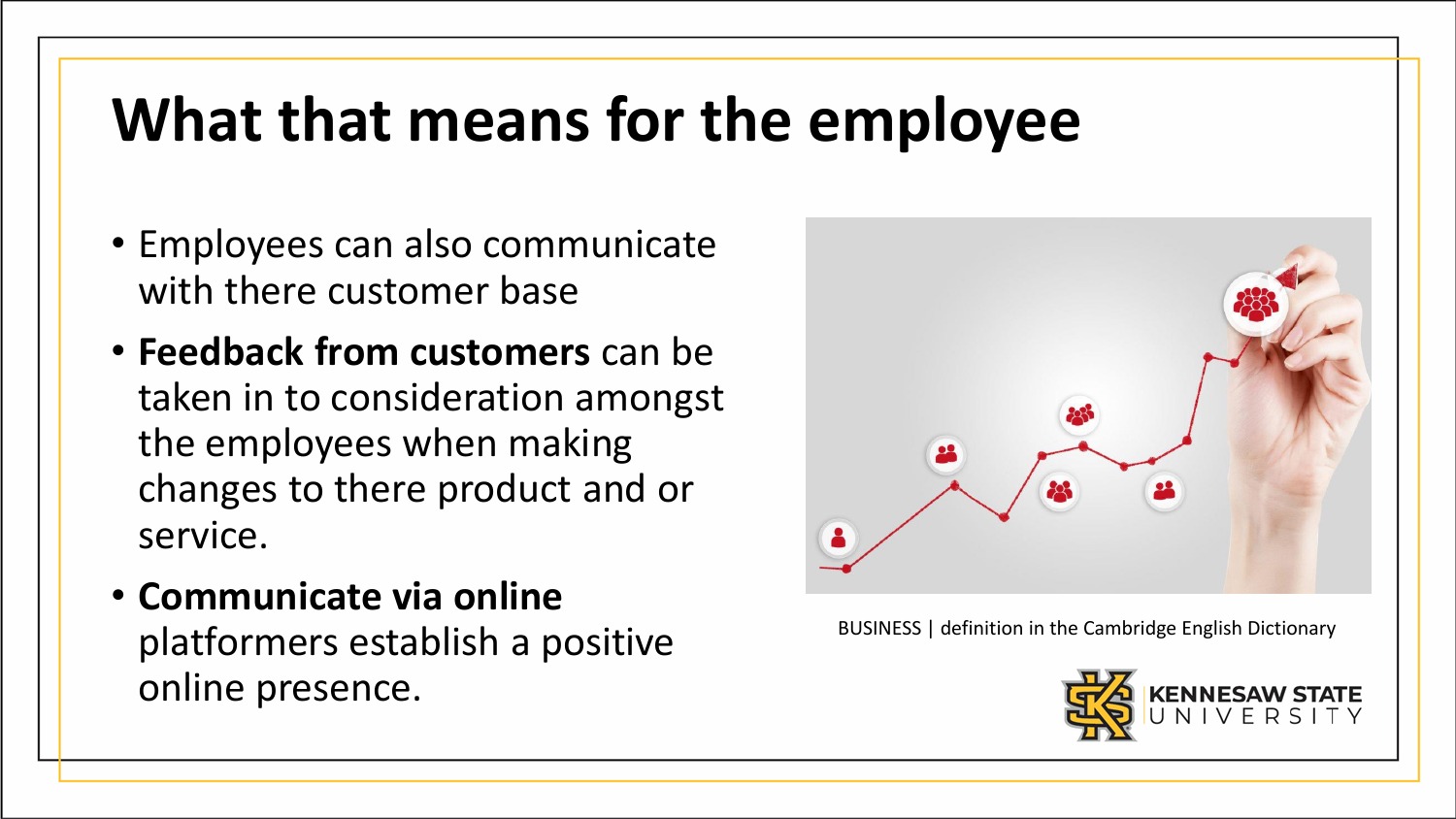#### **What that means for the employee**

- **Employees also having an online presence associated with the company has some area of action that need to be considered**.
	- Putting yourself online exposes you to the rest of the world
	- As well being associated with a company will reflect on ones life and by the same hand can reflect on to the company
	- Keeping a polished online profile is necessary so that what you do online does not reflect the company.

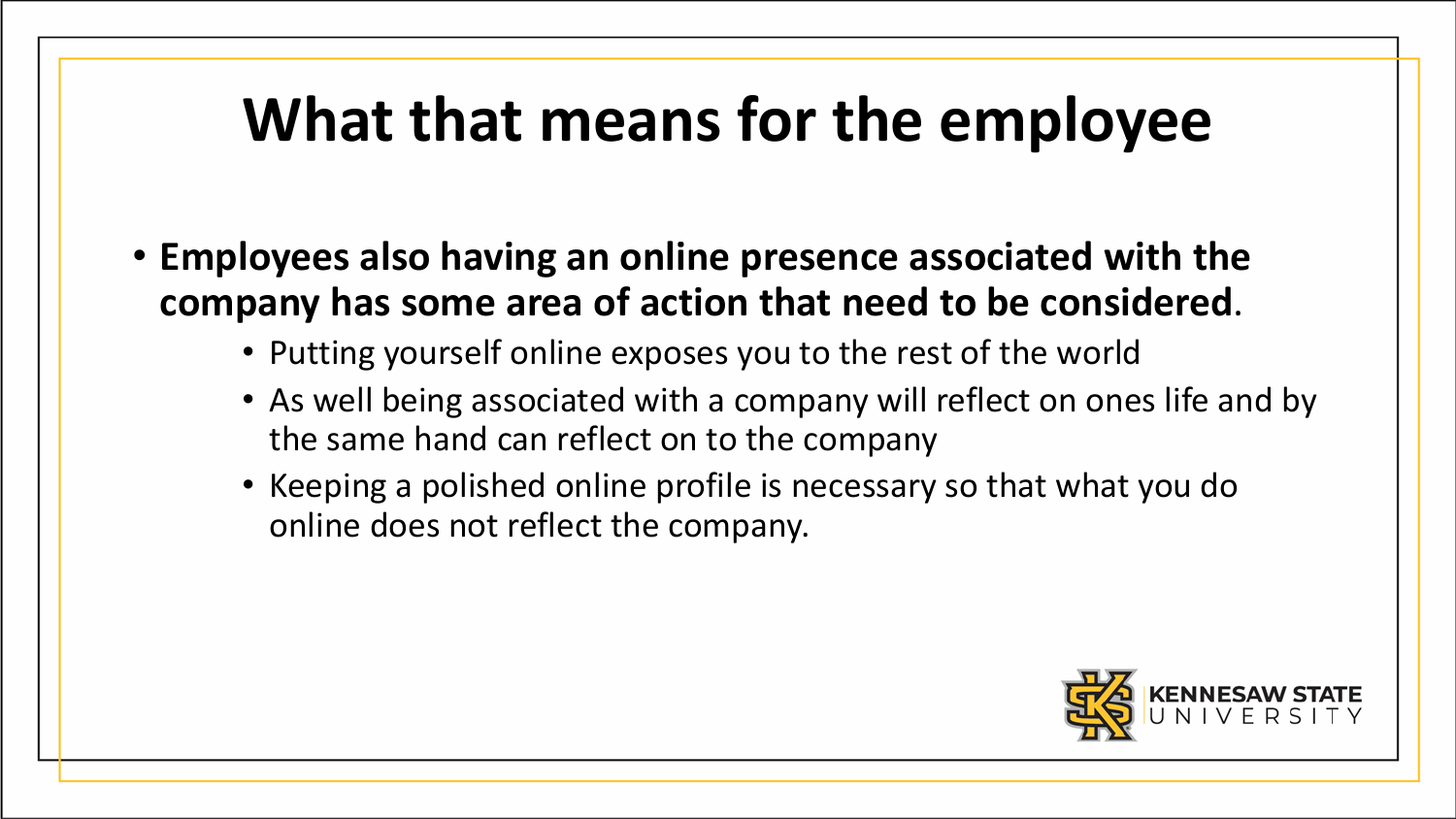# **Impact on employees life**

- All the stress could build up and effect the lives of the employees
- The build up of stress can effect the work produced by the employee as well
- If the employee can not preform at there best than the company can suffer
- If the company can not produce competitive product/service that the company will lose money and ultimately would have to shut down

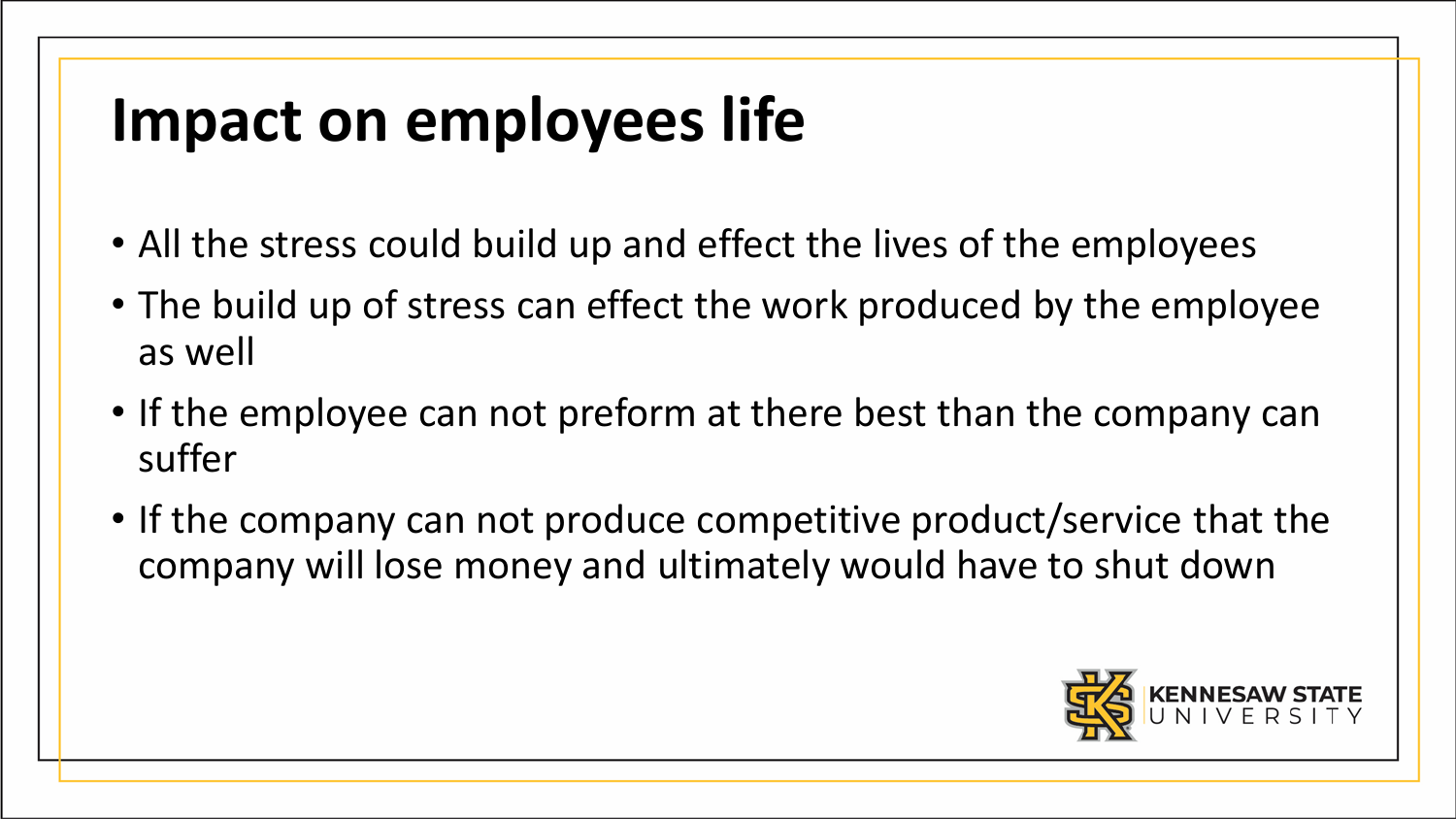#### **How to reduce the risk**

- **Regulating the time spent online** would relive the stress put on the employee
- **Allow the employee to preform to there fullest potential**
- **Balancing work and life** is crucial as well
- **Making separate accounts for work and life** as well keeps the exposer of work life away from employees personal life

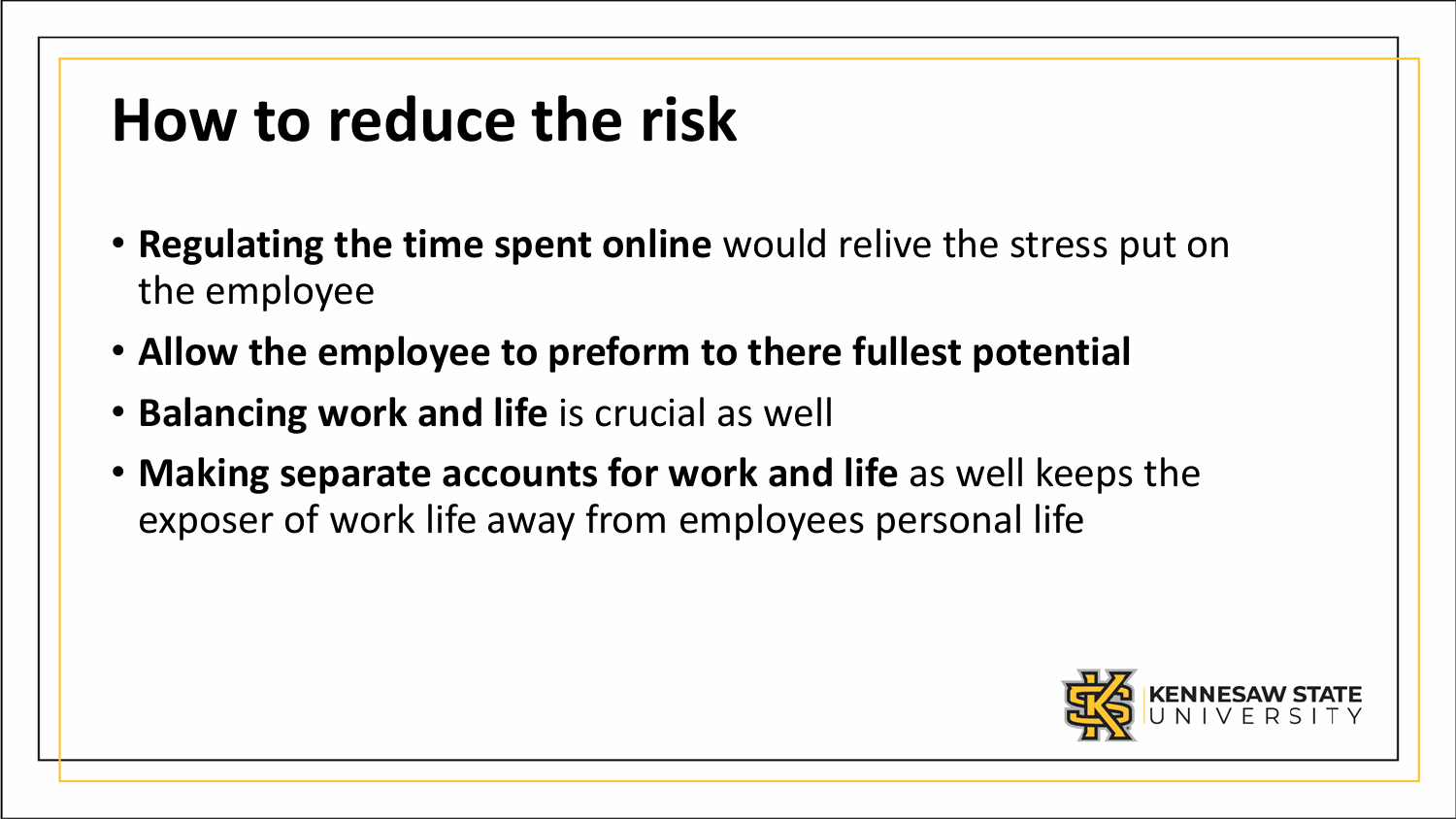#### **Training and Documentation Essentials**

- Communication also plays a part in the product and service that a company produces
- Developers make an effort to document and there software so that the intended customer can operate and manage the product with some sense of user friendliness.
- the easier and or the quicker the user can master and use a piece of software the better it is the long ru for the user and the developer.

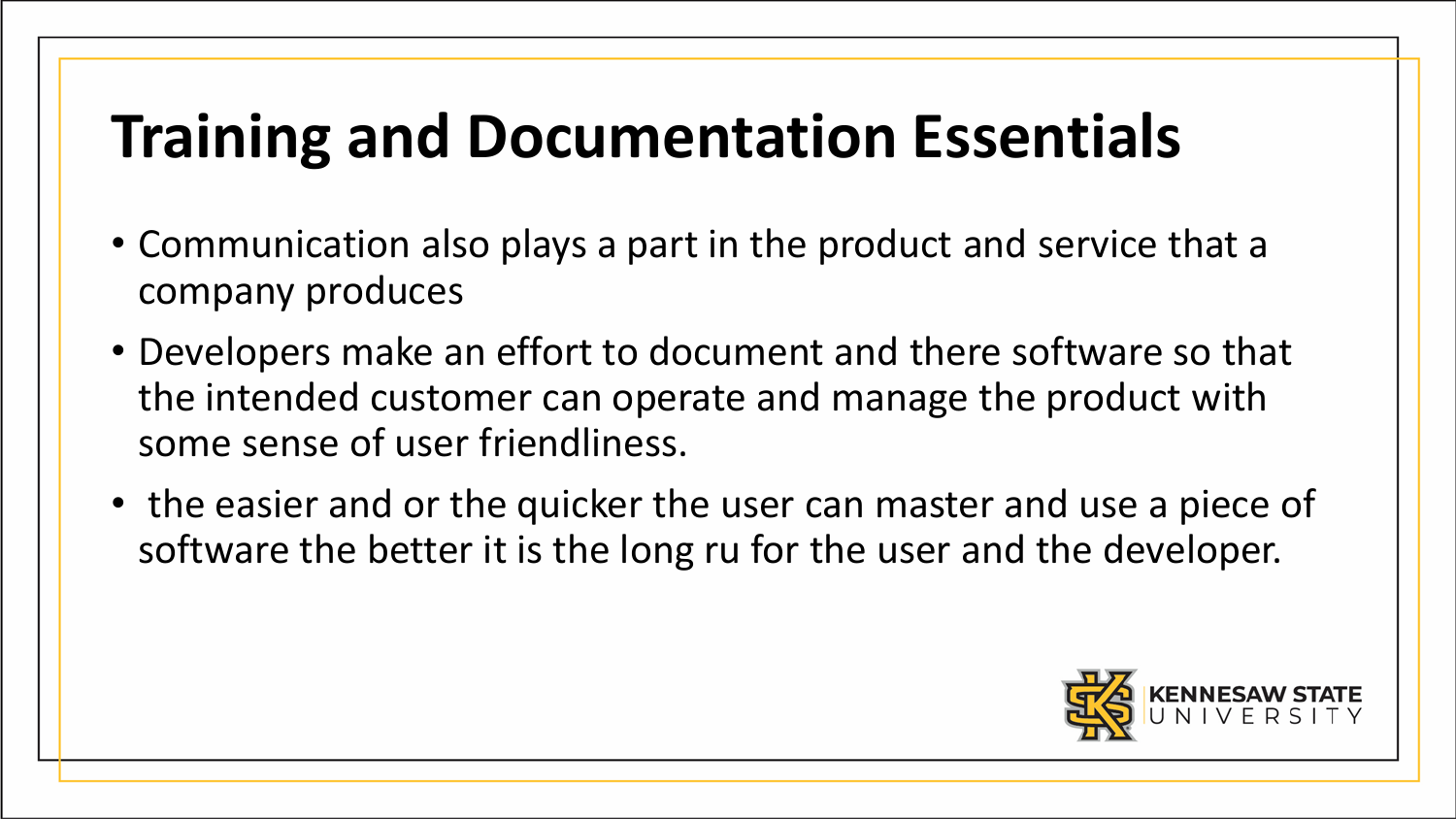# **System training**

- First thing that comes to mind when thinking about system training would be training the user to use there software.
	- When a piece of software is produced the developer want to make the user interaction as easily and simple as possible
- system training also involves more than just the simplicity of the system

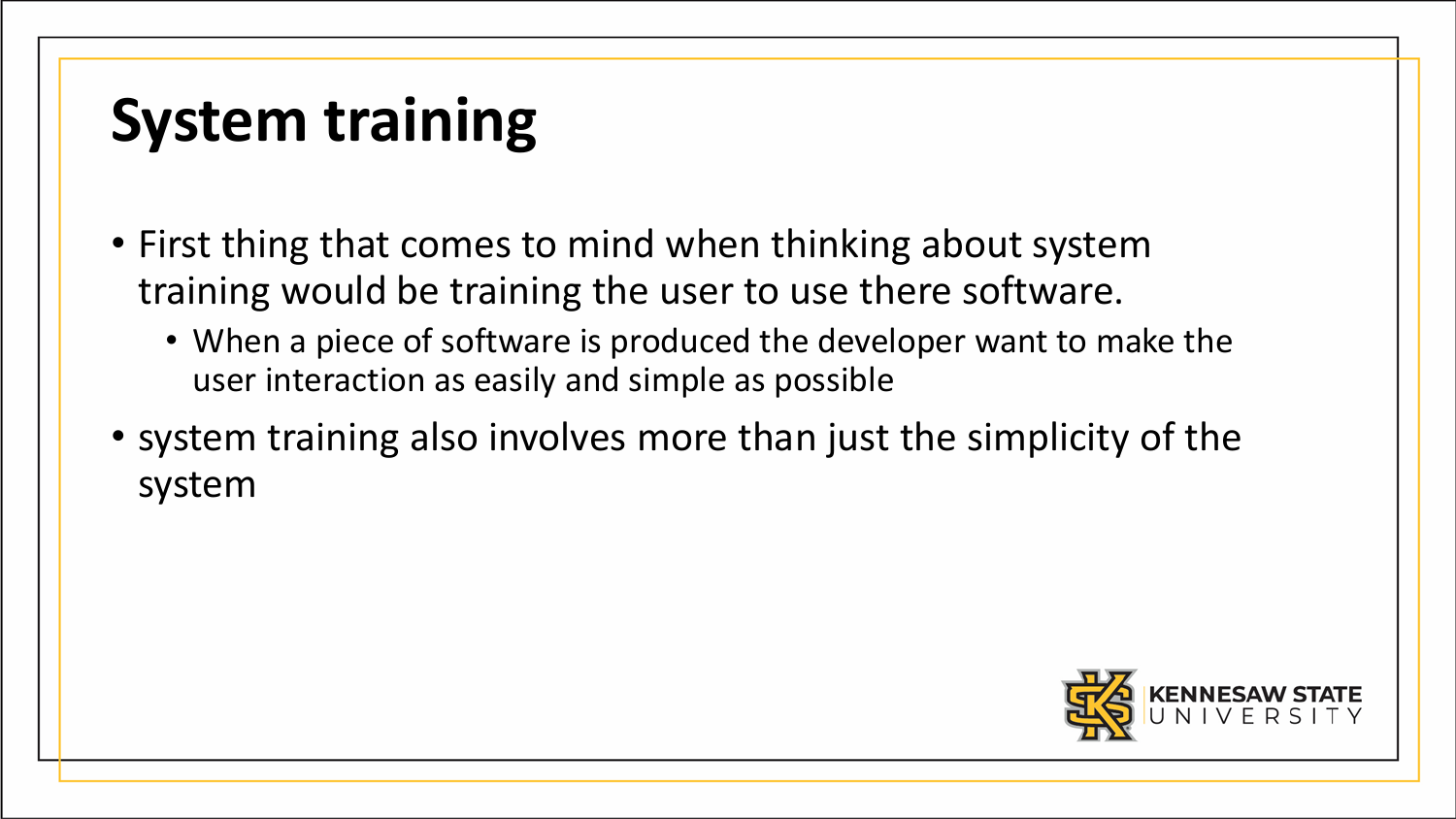# **System Training**

- Understanding the need of the end user is also necessary when developing.
- When establishing system training there are four steps that need to be achieve to satisfy the end users need
	- 1. **Behavior change**
	- **2. Organization change**
	- **3. Sustainability**
	- **4. Customer impact**

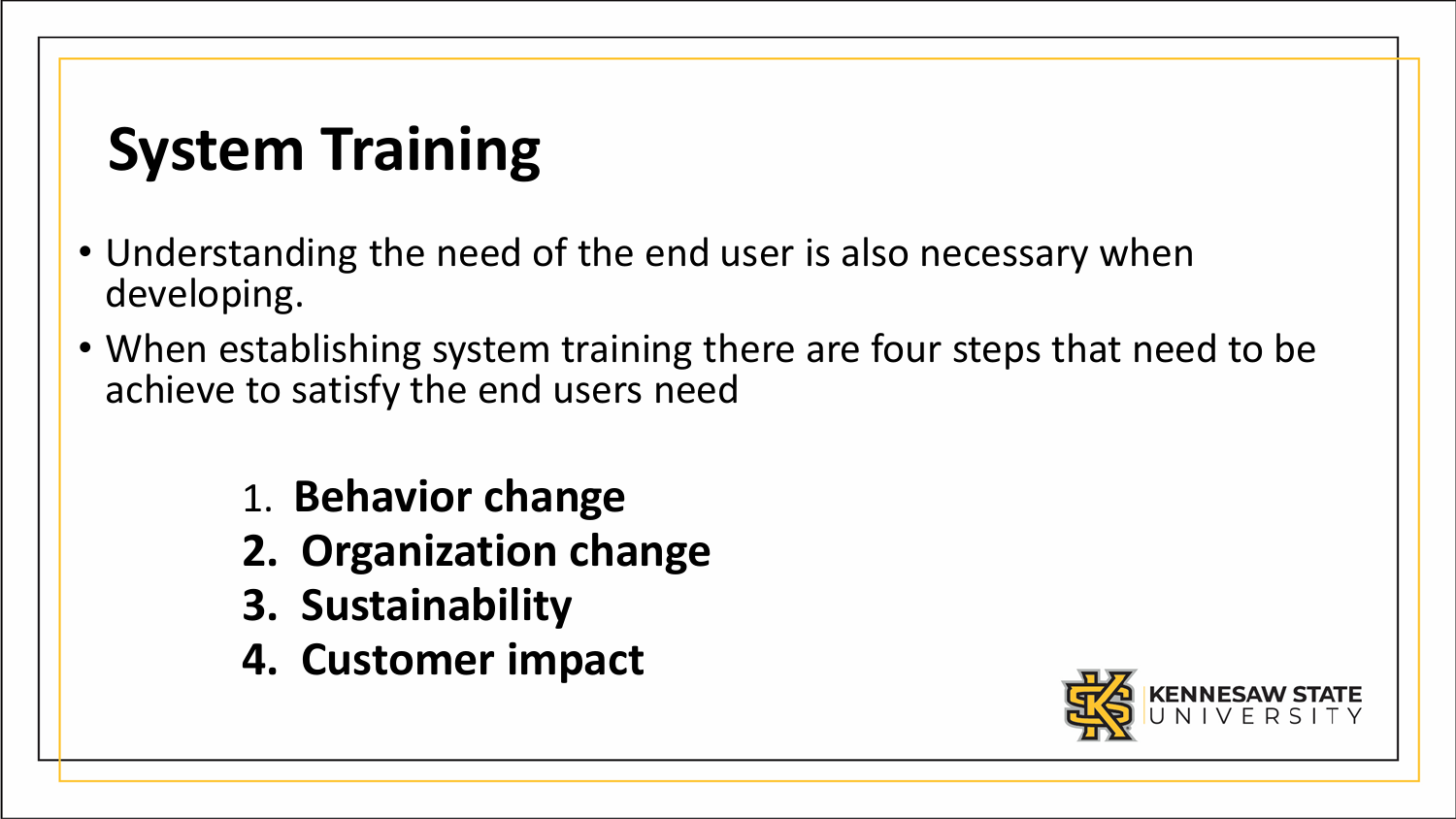#### **Step one**

#### **1. Behavior change**

- For a product to be successful and preform well in the public space it **need to evoke a change in behavior with the user.**
- **Users change on their behavior** will ultimately lead to a the next step being a change in organization



*BUSINESS | definition in the Cambridge English Dictionary*

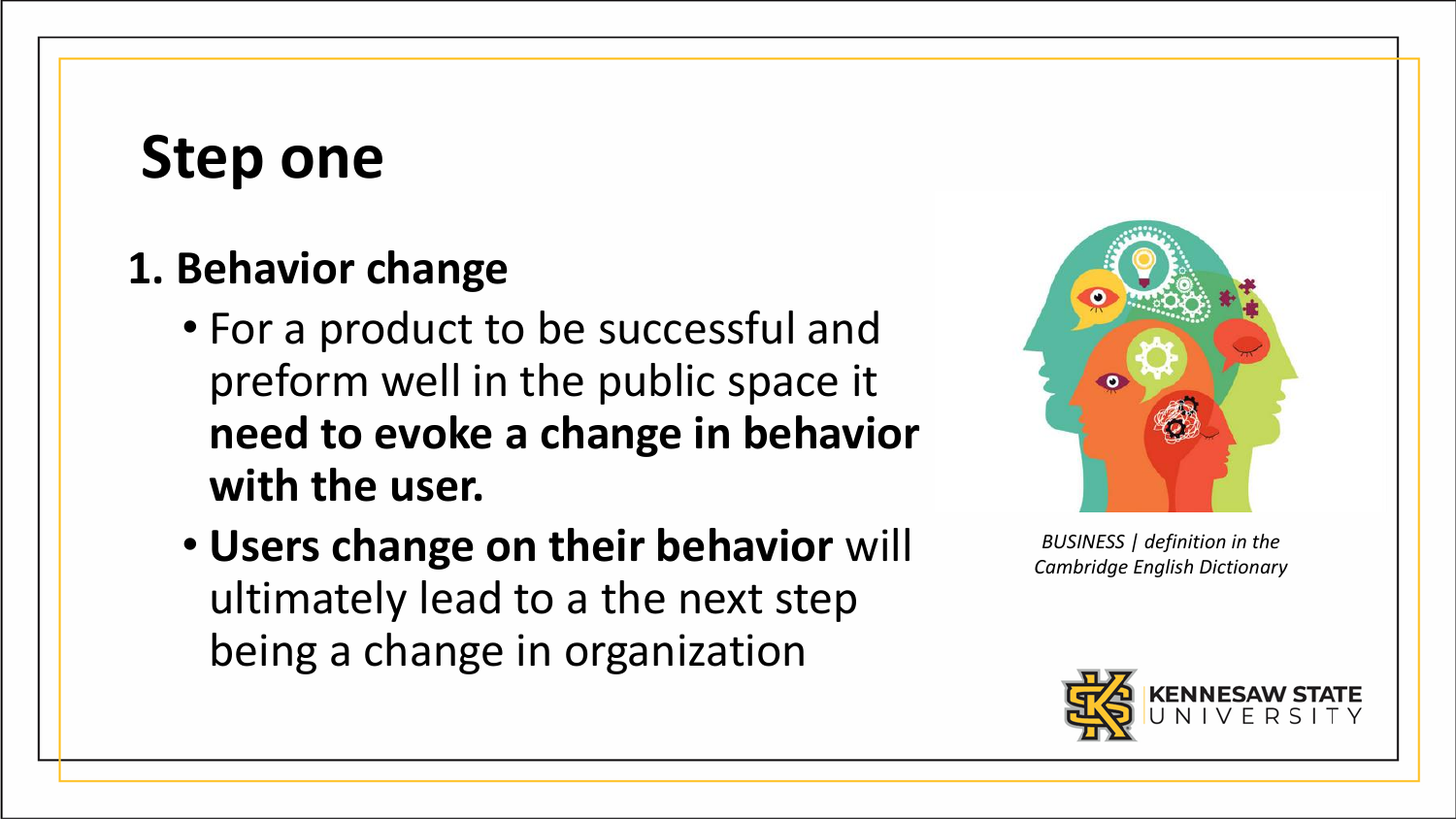#### **Step two**

#### **2. Organization change**

- Changes in organization will happen when ever a new system is put in to place
- The change by the software will cause the user to rethink and adjust to new system
- Thus leading the user to integrate the new system and creating new parameters in which the user is to operate the new piece of software.

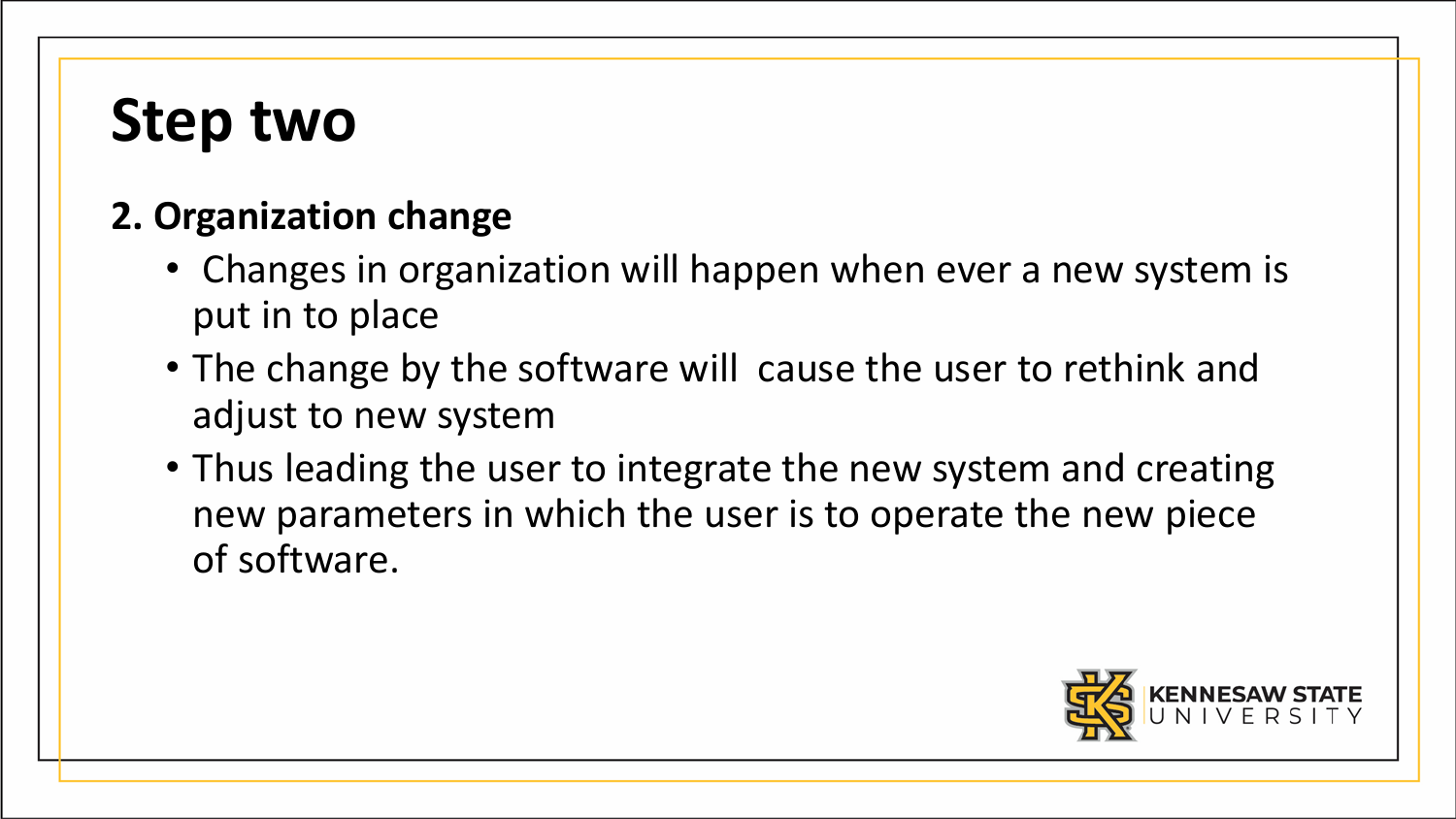### **Step three**

#### **3. Sustainability**

- When organization is implemented to the users experience it need to be back up by a support system
- Sustainability, is when the product can stand on its own two feet, being independent and relying on the user to interact with it
- Ultimately all of these factors combine leading to a overall customer impact.

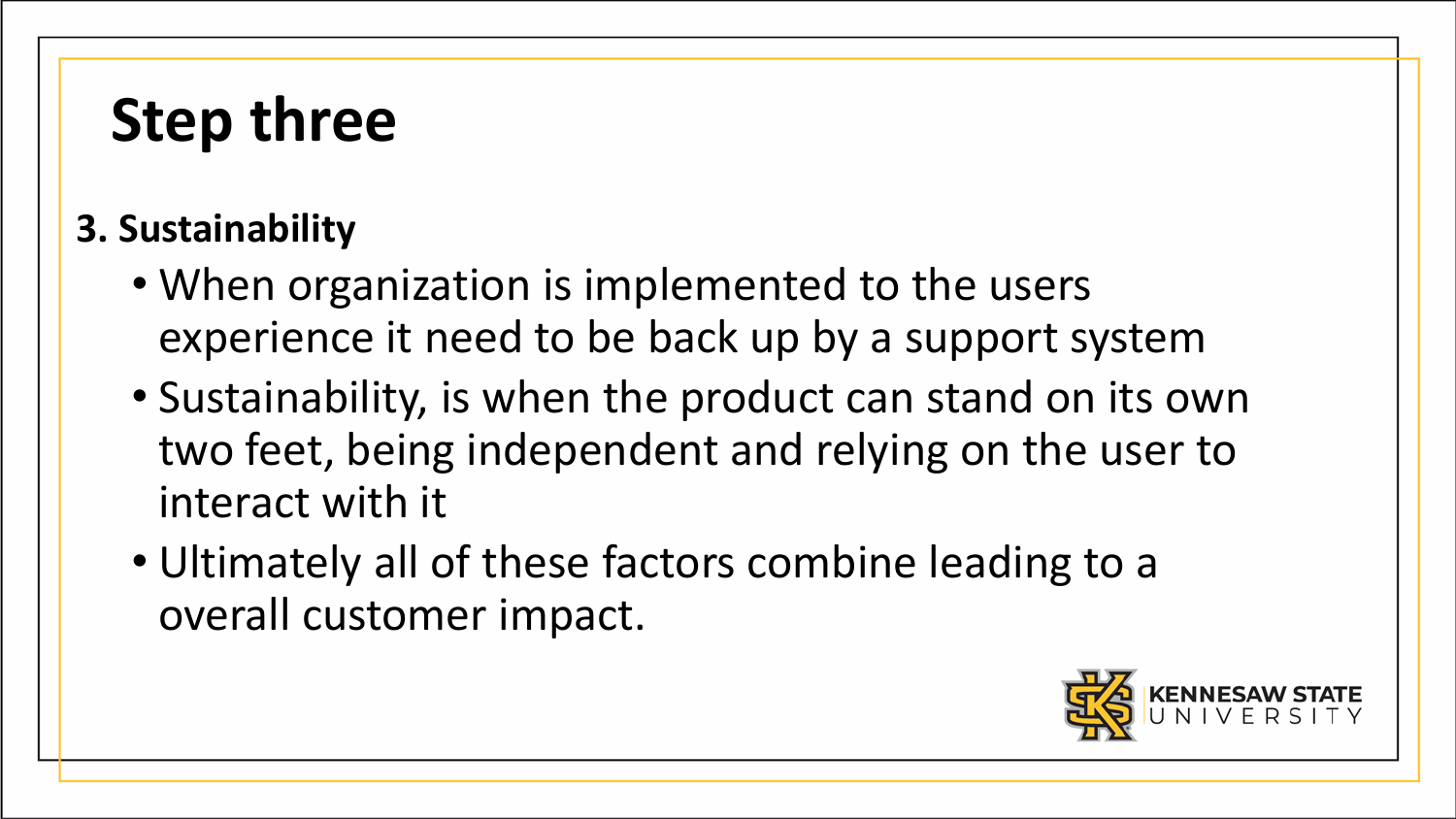# **Step four**

#### **4. Customer impact**

- Essentially the impact on the user would be what the user gained and or experienced from using the product
- Factoring all the above mentioned attribute
	- How well organized was the program
	- How well built and functional was the product
	- How the product made the user feel weather that positively or negatively

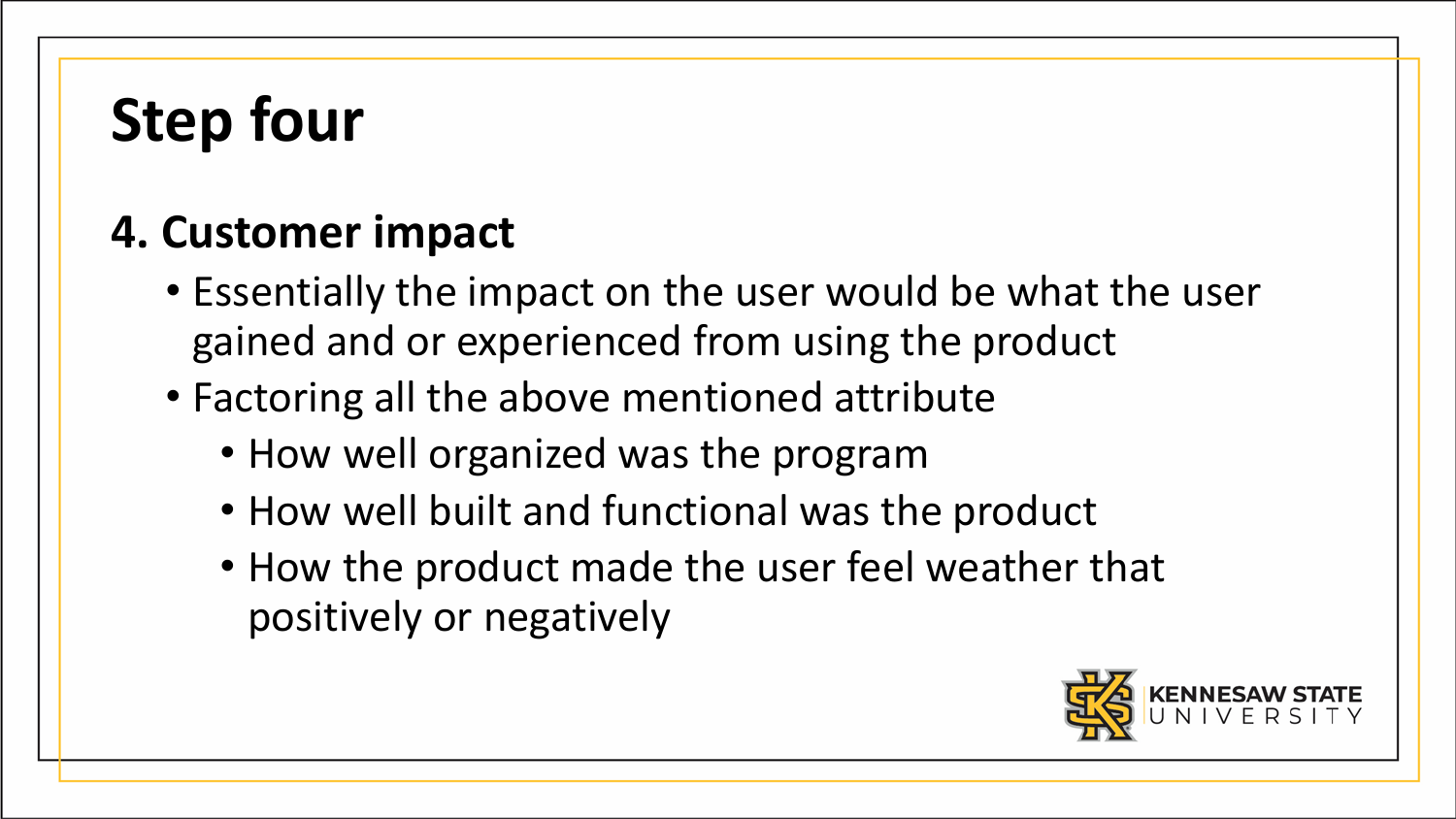# In conclusion

- The user ultimately drives the developer's in the direction that benefits the user most
- The developer has to but in the work on the back end so that when the end user get there hands on the finished product they are able to operate with ease.
- Also after the product has been release the company and its developers can take in to consideration what the public consensus is base on of what the user review state.
- Based of the feed back the company can take that feed back and use it to improve the product in the future thus increasing the amount of potential end users.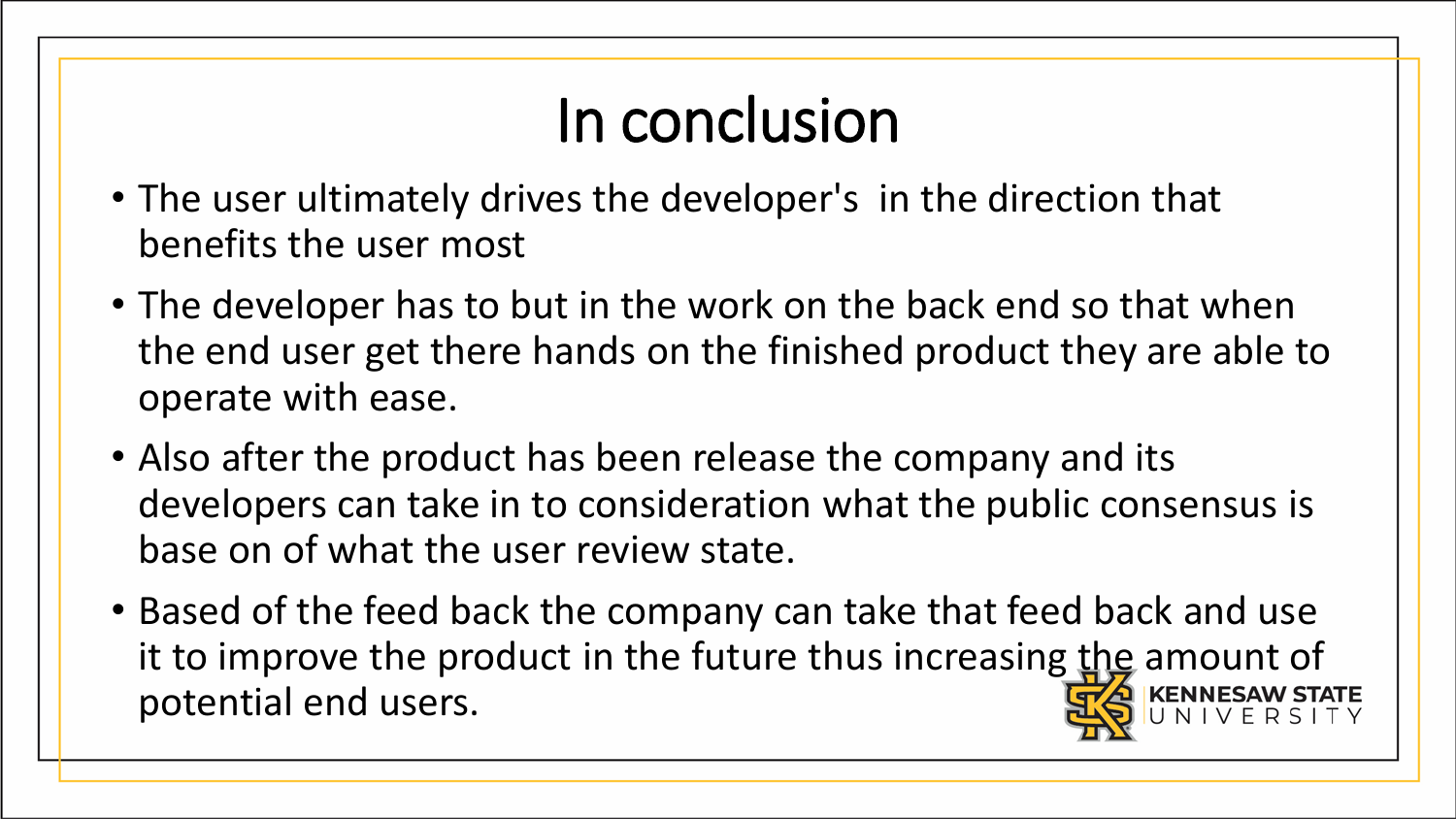#### References

- Bannister, E. (2017, July 13). From Cave to Code: Visual Language [Through The Years. Retrieved from https://www.presentation](https://www.presentation-guru.com/from-cave-to-code-visual-language-through-the-years/)guru.com/from-cave-to-code-visual-language-through-the-years/
- (n.d.). Retrieved from https://hiveminer.com/Tags/hiéroglyphes
- Rehman, T. U., Khan, M. N., & Riaz, N. (2013). Analysis of Requirement Engineering Processes, Tools/Techniques and Methodologies. *International Journal of Information Technology and Computer Science, 5*(3), 40-48. doi:10.5815/ijitcs.2013.03.05
- BUSINESS | definition in the Cambridge English Dictionary. (n.d.). Retrieved June 10, 2019, from https://dictionary.cambridge.org/us/dictionary/english/bu